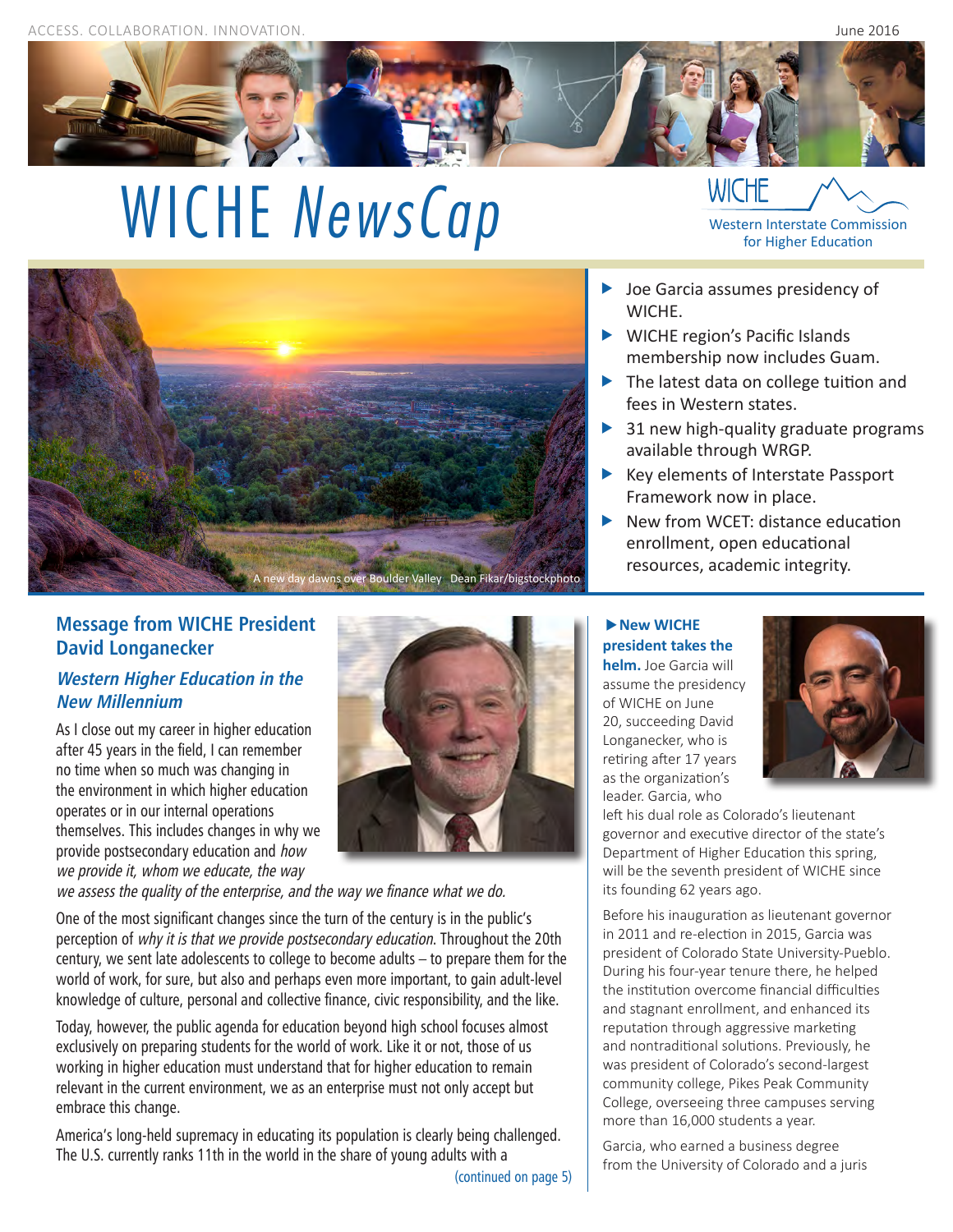doctorate from Harvard Law School, began his career in 1983 with Holme Roberts & Owen, where he went on to become the first Hispanic partner in the 100-year history of the storied Denver law firm. In 1993, he joined former Gov. Roy Romer's cabinet as executive director of the Colorado Department of Regulatory Agencies, a position he held until his appointment in 1999 as the U.S. Department of Housing and Development's regional director for the Rocky Mountain states.

Throughout his career, Garcia has been actively involved as a board member for numerous civic, educational, and cultural nonprofit organizations, including the YMCAs of Pueblo, Colorado Springs, and Denver; Pikes Peak Legal Aid; economic development agencies in Pueblo and Colorado Springs; the Colorado Housing and Finance Authority; Pikes Peak Child Nursery Centers; and the Hispanic Association of Colleges and Universities. He served nine years on the WICHE Commission, and was its chair in 2012.

**Guam now a member of WICHE.** The WICHE Commission on May 17 approved Guam's request to join the Pacific Islands membership in WICHE. The Pacific Islands membership, open to all of the U.S. territories and freely associated states, was established by the commission in 2012 and the Commonwealth of the Northern Mariana Islands was the first territory to participate. Other members include Alaska, Arizona, California, Colorado, Hawai'i, Idaho, Montana, Nevada, New Mexico, North Dakota, Oregon, South Dakota, Utah, Washington, and Wyoming.

Beginning this summer, residents of Guam will be eligible to participate in WICHE's Student Exchange Program, which allows students from member states and territories to enroll in undergraduate, graduate, and professional programs in other member states and territories and pay reduced tuition. Guam residents are especially excited about gaining access to WICHE's cooperating Western Undergraduate Exchange (WUE) institutions at the reduced WUE rate of 150 percent of resident tuition. Guam's citizens will also benefit from the full range of other WICHE programs including policy and research projects; institutional collaborative initiatives; workforce development; technical assistance, education, consulting, and training related to behavioral health; and initiatives that advance the role of technology and innovation in higher education.

The opportunity for WICHE membership is also available to American Samoa, the other U.S. territory, along with the freely associated states (Marshall Islands, Federated States of Micronesia, and Palau) should they opt to join.

#### **Arizona's Eileen Klein reappointed as WICHE**

**commissioner.** Eileen Klein, president of the Arizona Board of Regents, has been reappointed to a four-year term on the WICHE Commission by Gov. Doug Ducey.

#### **Thirty-one new high-quality graduate programs available to students in the WICHE region.** The Western

Regional Graduate Program (WRGP) allows master's, graduate certificate, and doctoral students who are residents of 15 participating WICHE states, the Commonwealth of the Northern Mariana Islands (CNMI), and Guam to enroll in

high-quality programs on a resident tuition basis. In fall 2015, some 1,450 students enrolled through WRGP and saved an estimated \$21.1 million in tuition – an average of \$14,637 per student, annually. Enrollments continue to increase, and a growing number of programs are now offered fully or partially online.

Thirty-one new programs were added to WRGP this spring, bringing the total to 409, offered by 60 participating institutions. WRGP has become a vital resource for graduates in the Western states who are looking for distinctive programs and those in areas of high workforce demand. It's also an opportunity for WICHE states to share these programs (and the faculty who teach them) to build the region's workforce in a variety of disciplines, particularly healthcare.

Currently, some 140 healthcare-related programs are available through WRGP, including those in audiology and speech pathology, public health, graduate nursing, mental health and psychology, biomedical informatics, and a master's in dental hygiene. Some of the new ones include several public health programs offered by the University of Arizona (biostatistics, epidemiology, health behavior health promotion) and by the University of Hawai'i at Manoa (epidemiology and communitybased and translational research). Other new healthcarerelated offerings include Idaho State University's health informatics master's and Weber State University's executive master's in health administration.

The University of Hawai'i at Manoa's juris doctor (doctor of law) degree was approved as well, largely for the benefit of Alaska, CNMI, and Guam residents, who don't have access to a public law school. Portland State University will offer its master's in financial analysis and its real estate development master's at the reduced WRGP rate. In addition, residents of WICHE's member states will now have access to two critical engineering programs via WRGP: 1) Idaho State University's nuclear science and engineering master's and PhD programs will help bolster the shrinking nuclear workforce (more than half of nuclear professionals are now of retirement age), and 2) Colorado School of Mines is offering its master's and PhD in underground construction and tunneling – the only program of its kind in North America – as demand grows for experts who can design, construct, rehabilitate, and manage underground space.

Participating programs have found WRGP to be an invaluable recruitment tool and an effective resource in diversifying their student pool. Graduate deans and provosts at public institutions in the WICHE region will find application forms on the [WRGP website](http://wiche.edu/wrgp). For additional information, contact Margo Colalancia, Student Exchange Program director, at [mcolalancia@wiche.edu.](http://mcolalancia@wiche.edu)

**New from WCET: distance education enrollment, open educational resources, academic integrity.** The 2016 [WCET Distance](http://wcet.wiche.edu/initiatives/research/WCET-Distance-Education-Enrollment-Report-2016)  [Education Enrollment Report](http://wcet.wiche.edu/initiatives/research/WCET-Distance-Education-Enrollment-Report-2016) provides a variety

of useful information about the nearly 6 million

U.S. students now enrolled in at least one online course. The report, based on data accumulated by the U.S. Department of Education's Integrated Postsecondary Education Data System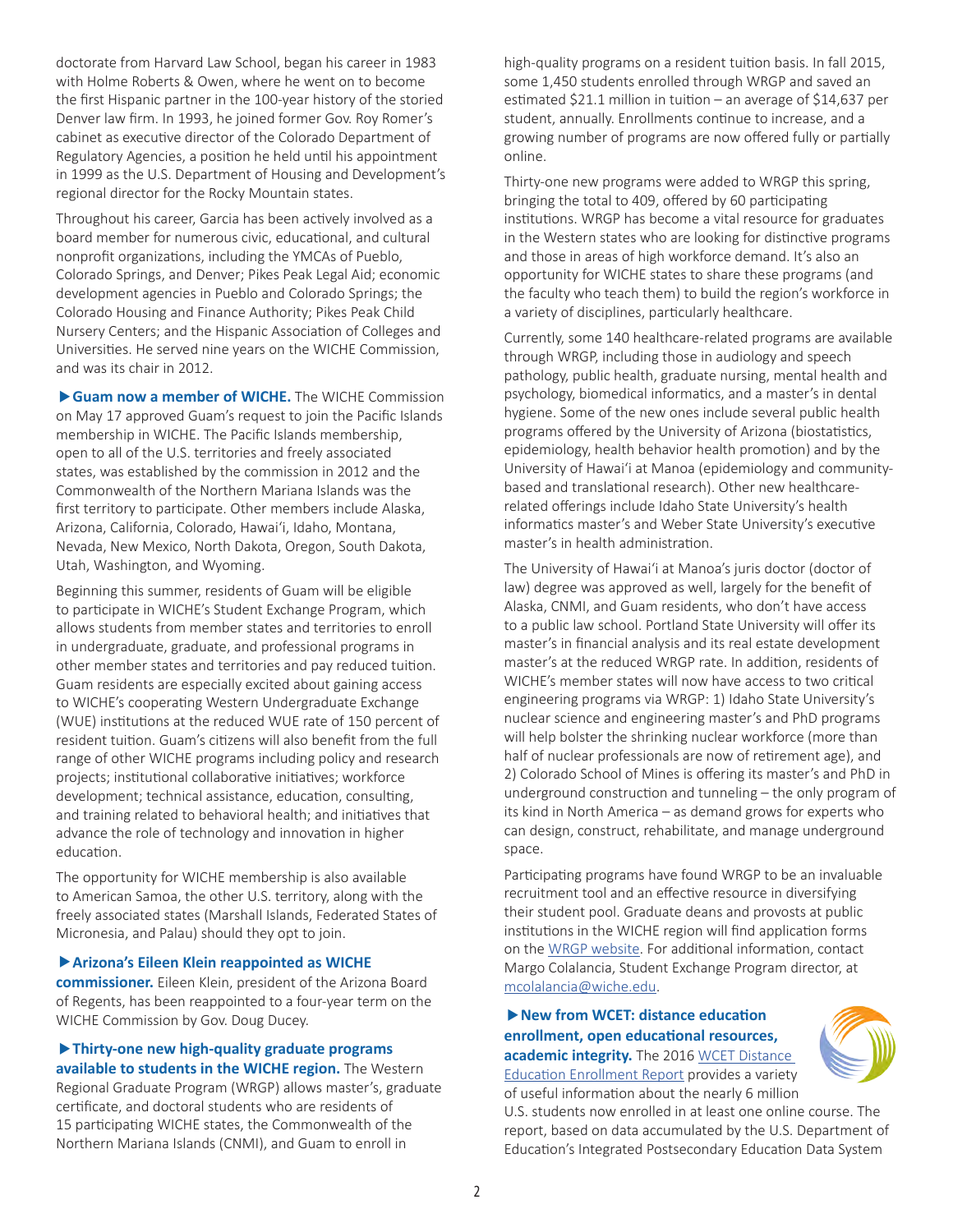(IPEDS) surveys in fall 2014, highlights differences by sector, graduate vs. undergraduate study, student location, and by the number of institutions educating students at a distance. The report offers a one-of-a-kind look at the current state of the industry through graphs, data tables, observations, and commentary.

WCET's website now features an issue page on the leading trend in distance education – [open educational resources](http://wcet.wiche.edu/focus-areas/managing-elearning/OER), freely accessible, openly licensed documents and media that are useful for teaching, learning, assessment, and research. The new issue page offers a variety of information: reports, blogs, links, webcasts, and videos, including a recent in-depth interview with Paul Stacey, associate director of global learning for Creative Commons, by WCET's Megan Raymond.

Also new on the WCET website is a Q&A on academic [dishonesty in the online setting](http://wcet.wiche.edu/sites/default/files/Online-Learning-Academic-Dishonest-QA.pdf), featuring a wealth of peerreviewed and practical resources.

#### **Number of states participating in W-SARA**



**grows to 12.** In May, the WICHE Commission approved Hawai'i's application to become a member of the WICHE State Authorization

Reciprocity Agreement (W-SARA), joining Alaska, Arizona, Colorado, Idaho, Montana, Nevada, New Mexico, Oregon, South Dakota, Washington, and Wyoming. A 13th state, Utah, currently is preparing its application to join W-SARA.

SARA is a nationwide effort of states committed to making distance-education courses more accessible to students across state lines, and easier for states to regulate – and institutions to participate in – interstate distance education. The initiative was funded initially by grants from Lumina Foundation and the Bill & Melinda Gates Foundation, but now it relies entirely on fee revenue from member institutions. Find out more about [W-SARA](http://wiche.edu/sara).

#### **New WICHE report provides the latest data on the affordability and financing of higher education in the Western states.**

"[Tuition and Fees in the West 2015-16](http://wiche.edu/pub/tf)" summarizes the results of WICHE's latest annual survey of published tuition and fees at public institutions in the West, along with new and emerging trends in state higher education policy. Among the key findings are:



- $\blacktriangleright$  Average resident undergraduate tuition and fees for the academic year 2015-16 at public two- year institutions in the WICHE region (excluding Alaska and California) increased by 1.8 percent (\$64) from the previous year, while published prices at public four-year institutions grew by 2.7 percent (\$209). By comparison, nationally, the oneyear increase was 2.6 percent for two-year institutions and 2.9 percent for four-year institutions.
- $\triangleright$  Within the WICHE region, there is substantial variation in tuition at four-year institutions, with statewide average prices ranging from \$4,892 in Wyoming to \$10,639 in Arizona.
- $\blacktriangleright$  The gap between high-price states like Arizona, Colorado, and Washington and low-price states like Montana, New Mexico, and Wyoming has widened considerably over recent years, with the highest tuition and fees roughly double that of tuition and fees in the lowest-price states.
- $\blacktriangleright$  Within the WICHE states, community colleges in California charge the lowest rates for in-district students, at \$1,380, followed by those in New Mexico, at \$1,810. The highest rate was in South Dakota, where the average was \$6,400, almost twice the average for WICHE states.
- State appropriations for higher education were up  $6.5$ percent for the WICHE region as a whole this year, higher than the national average. Increases in per-student funding were particularly robust in California (8.7 percent), Colorado (15.7 percent), Hawai'i (8.4 percent), Oregon (12.9 percent), Utah (9.2 percent), and Wyoming (9.4 percent).
- $\triangleright$  While state support for higher education across the WICHE region generally continued to recover in FY 2015, it still amounts to 13 percent less per student than in FY 2008.

The eight-page brief also provides a concise look at policy trends in Western states involving the affordability and financing of higher education – including proposals to create some form of tuition-free college and to address various aspects of student loan repayment.

#### **Teddi Safman, Jose Fierro elected chairs of academic**

**leadership groups.** Phyllis (Teddi) Safman, the Utah System of Higher Education's assistant commissioner for academic affairs, recently became chair of the Western Academic Leadership Forum, succeeding Neil Moisey of the Montana University System. Safman will serve as chair through April 2017. The Forum provides a venue for academic leaders at bachelor's, master's, and doctoral institutions and chief executives and chief academic officers for systems and state governing boards to exchange ideas and information, share resources and expertise, and collaborate on regional initiatives. To find out more about the Forum's history, membership, and initiatives, visit [www.wiche.edu/forum](http://www.wiche.edu/forum).

The new chair of the Western Alliance of Community College Academic Leaders is Jose Fierro, president of Cerritos College in Norwalk, Calif. Fierro, who will serve through April 2017, succeeds John Cech, deputy commissioner of academic and student affairs for the Montana University System. The Alliance provides chief academic leaders of two-year institutions and related system and state agencies with opportunities to share resources and work collaboratively on issues of mutual interest. To learn more about the Alliance, visit [www.wiche.](http://www.wiche.edu/alliance) [edu/alliance](http://www.wiche.edu/alliance).

#### **Registration opens in June for WCET's 28th Annual**

**Meeting.** Jaime Casap, who holds the title of chief education evangelist at Google, will be the keynote speaker for WCET's 28th Annual Meeting, to be held Oct. 12-14 in Minneapolis. The program will feature sessions on topics ranging from new and emerging technologies, accessibility, and organizational success, to student perspectives and the recruitment and training of adjunct teaching faculty. For registration and program information, go to the [WCET website.](https://www.eiseverywhere.com/ehome/index.php?eventid=161705&)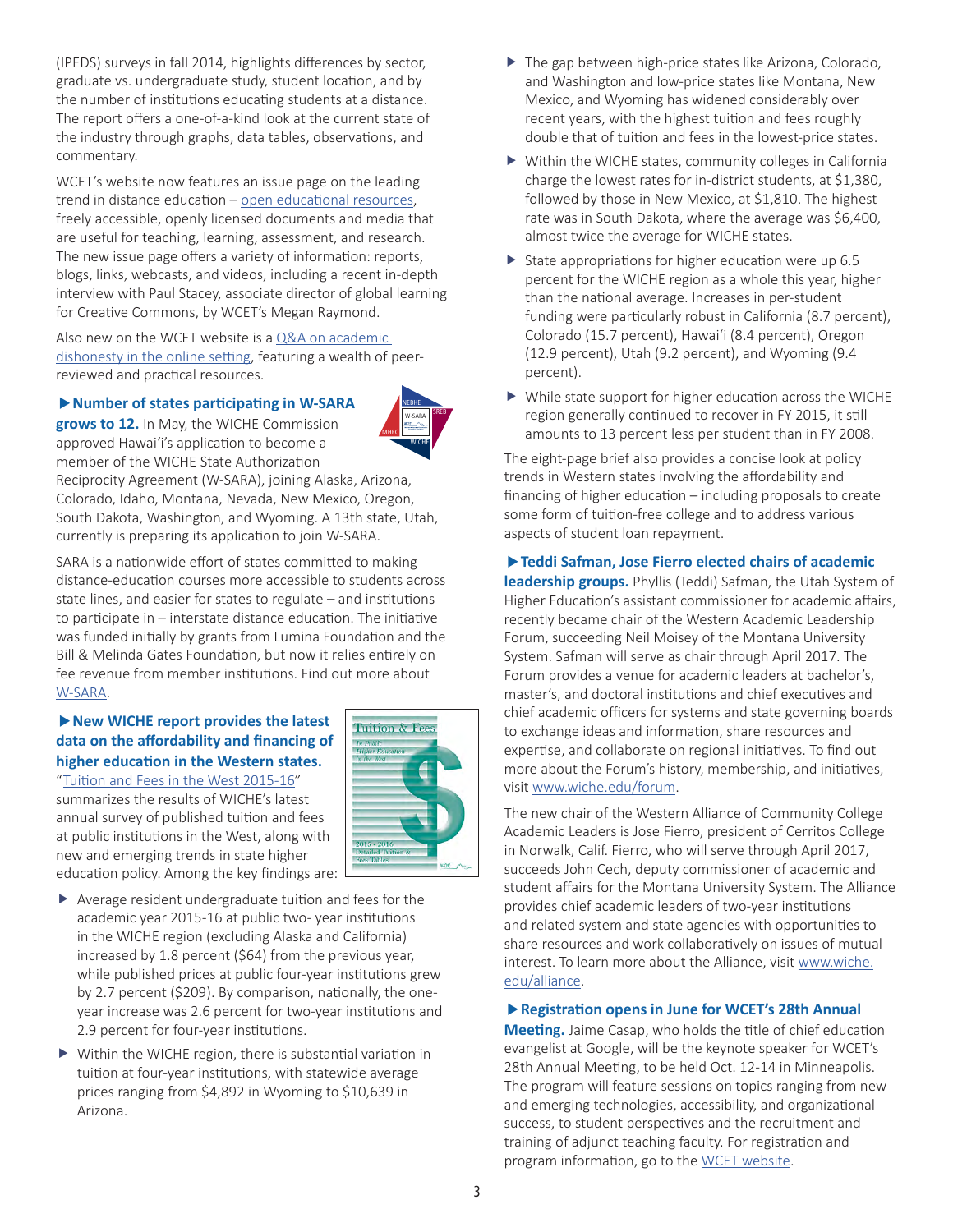### **The scope and reach of WICHE's Interstate Passport continue to expand.**



The Interstate Passport – a newly designed framework of learning outcomes and proficiency criteria – represents a significant reform of policies and procedures affecting postsecondary students who transfer from one institution to another across state lines. It is aimed at improving graduation rates, shortening time to degree, and saving students money. In recent months, the initiative has made steady progress on several fronts:

- **F** Completion of Passport Framework. Passport Learning [Outcomes and transfer-level proficiency criteria](http://wiche.edu/passport/passport-framework) have now been established for all nine knowledge and skill areas. Faculty teams at 17 Passport institutions are currently constructing their Passport Blocks – the list of courses and other learning experiences that impart the Passport Learning Outcomes – and several institutions are expected to begin awarding the full Passport in fall 2016.
- **F** *Recognition by the U.S. Department of Education.* Out of 42 First in the World (FITW) projects awarded funding thus far in two rounds of competition, the U.S. Department of Education staff selected 12 projects – including the Passport initiative – to showcase during a recent FITW project directors meeting in Washington, D.C. WICHE's Patricia Shea gave a presentation on the Passport at the White House to Education Department officials and other guests.
- **Figure 7** *Train-the-trainer workshop.* Academic advisors and campus marketing/communications representatives from the Passport states of Hawaii, North Dakota, Oregon, South Dakota, Utah, and Wyoming convened in Boulder in May for a two-day workshop providing ideas, materials, and templates to share with multiple audiences back home – faculty, administrators, incoming and outgoing transfer students, and parents.
- **F** Orientation workshop for faculty leaders. A recent workshop in Boulder brought together more than 80 faculty members and administrators from two- and four-year institutions in states that have been engaged in Passport work for several years, and states that are more recent participants. Representatives from the six "new" states – Arkansas, Idaho, Indiana, Kentucky, Ohio, and Virginia – received a crash course in mapping the Passport Learning Outcomes to institution and state learning outcomes and how to construct Passport Blocks. Representatives from the veteran states shared their experiences in implementing the Passport and navigating obstacles.
- **F** Verification and tracking. Work is progressing at the National Student Clearinghouse (NSC) to develop the Passport Verify and Academic Progress Tracking (APT) services for Passport institutions. Through Passport Verify, institutions will be able to query NSC to verify if incoming transfer students have earned a Passport. The second round of data collection for the pilot phase is underway. NSC is also establishing the infrastructure for the APT service, which will collect disaggregated data from Passport institutions at the end of each term and provide reports

annually to the sending institutions on the performance of their students after transfer. This quality-assurance component of the project is focused on keeping the Passport Review Board informed on how Passport student performance compares to non-Passport transfers and to native students.

# **New policy brief shares lessons learned from WICHE's**

**Multistate Longitudinal Data Exchange (MLDE)**. A series of 11 papers focused on improving the nation's postsecondary data infrastructure, published recently by the Institute for Higher Education Policy (IHEP), includes a brief co-authored by Patrick Lane, WICHE's project manager for the MLDE, and Brian Prescott, formerly of WICHE and now with the National Center for Higher Education Management Systems.

"[Fostering State-to-State Data Exchanges](http://www.ihep.org/postsecdata/mapping-data-landscape/national-postsecondary-data-infrastrcture)" draws on lessons learned from the MLDE to identify how a broader stateto-state exchange could be established to help answer key questions about postsecondary education. Among the key findings summarized in the paper: the very real barriers to establishing such an exchange are surmountable, and these exchanges can produce vital information for students and their parents as well as policymakers.

#### **WICHE's work on adult college completion showcased at several recent conferences.** Over the past two months,





presentations on the [Adult College Completion Network](http://www.adultcollegecompletion.org/)  [\(ACCN\)](http://www.adultcollegecompletion.org/), a Lumina Foundation-supported initiative that unites diverse groups working to increase college completion among adults with some postsecondary credit but no degree.

In May, Demarée Michelau, WICHE's director of policy analysis, spoke about ACCN's work during panel discussions at a statewide convening in Ohio titled Go Higher Ohio: Summit on Postsecondary Education Attainment, where she highlighted the importance of, and successful strategies for, serving adult learners. She also spoke about ACCN at a panel discussion on college completion as part of the University of Denver's Annual Higher Education Leadership Lecture Series.

Michelau and WICHE project coordinator Christina Sedney participated in a two-day convening in May, sponsored by the State Higher Education Executive Officers Association (SHEEO), that focused on designing a promise-type aid program offering free college tuition and fees for a specific subset of adult students. In June, Sedney made a presentation on ACCN at the University System of Georgia's Adult Learner Symposium, and another presentation, on system-level approaches to prior learning assessment, at the National Institute on the Assessment of Adult Learning in Philadelphia.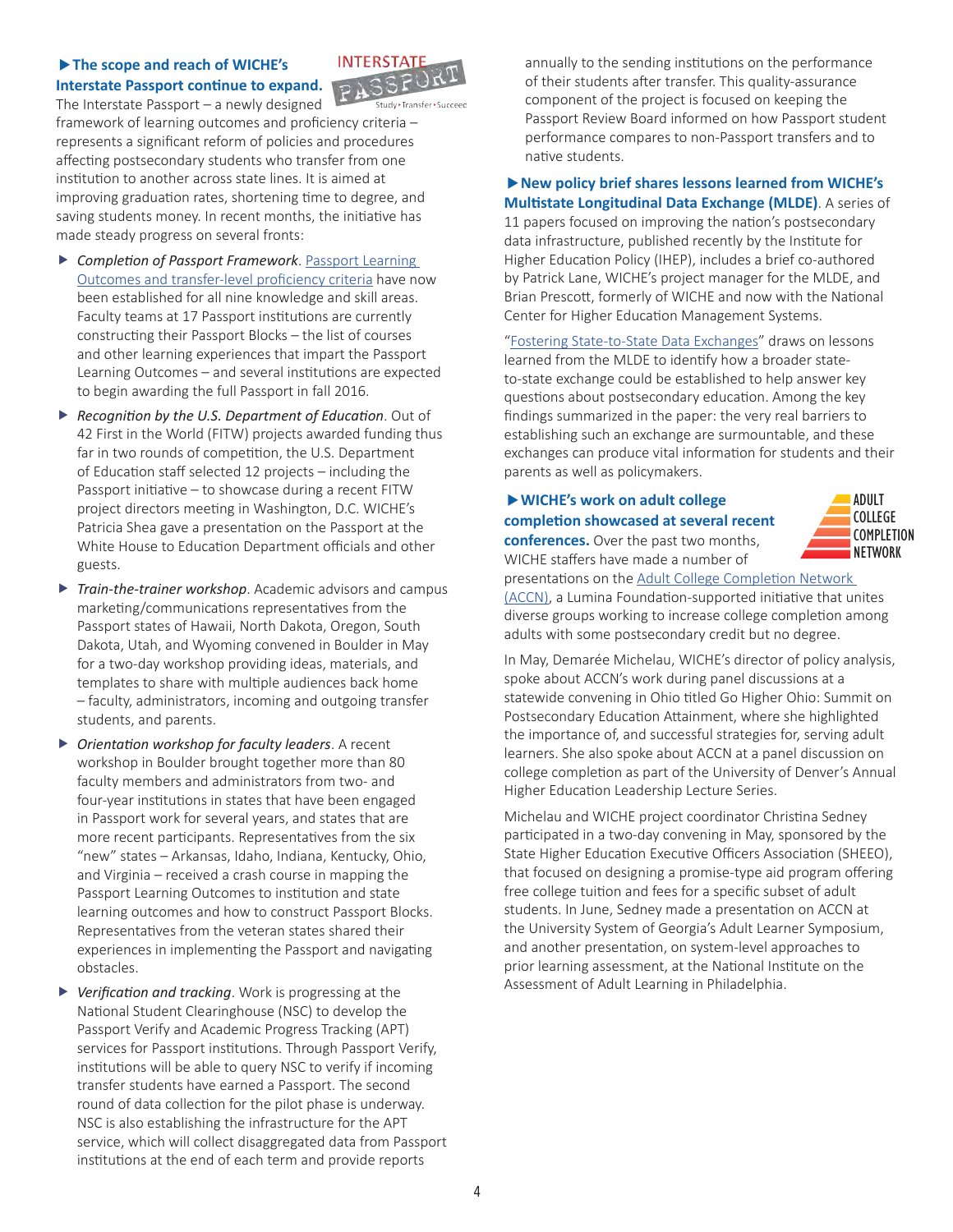#### **Message from David Longanecker (continued from page 1)**

college education and if current trends continue, the U.S. could conceivably slip to between 15th and 20th. Of particular concern in our region is that the West is solely responsible for America's stagnant position in world rankings. Despite the generally held belief that each generation should become better educated than the previous one, that is not the case in the West. Of the 12 states with a young adult population that is less well-educated than older residents, 10 are Western states, including in order of magnitude: New Mexico, Nevada, Hawai'i, Alaska, Arizona, Idaho, Colorado, California, Washington, and Oregon. Given the close correlation between education and economic vitality, it is not hard to see why job preparation has become so clearly defined as the primary purpose of postsecondary education.

In great part, this change in purpose is a function of the change in whom we educate. Today, postsecondary education, whether it is college or vocational technical education, serves not only traditional-age students, but more and more adults returning for additional education or beginning postsecondary education at a later age. The 20th century focus on civilizing late adolescents, therefore, doesn't fit many, if not most, of today's students.

Furthermore, we are focusing much more on serving populations that traditionally have not been served well in higher education, particularly students of color. While this focus on reducing equity gaps certainly existed prior to the change of the century, with a heavy focus at that time on the social justice imperative, our performance clearly didn't measure up to our rhetoric. Truth be told, that remains true today, particularly in the West. Nationwide, the difference between the share of adults from traditionally underrepresented minority populations (blacks, Hispanics, and Native Americans) who have a college education and white adults with a college education is 23 percent, with white adults reaching nearly 50 percent in college attainment. This means that white adults are twice as likely as adults from minority populations to hold a college degree. Nine of the 15 WICHE states have even higher equity gaps than the national average, with Colorado and California leading the nation – hardly a statistic of which we can be proud.

The expansion of whom we serve has, not surprisingly, also increased the demand for higher education. Despite suffering substantial financial constraints resulting from the two recessions, American higher education accommodated an increase of 31 percent in enrollments in the first 15 years of the new century. The West experienced this same 31 percent increase. Both nationwide and in the West, the most precipitous percentage increase occurred within the for-profit sector of higher education, where enrollments rose by 254 percent in the West. Both public and private higher education enrollments also increased rapidly, by 19 percent and 44 percent, respectively.

These changes in public purpose and in whom we educate, along with constraints in funding and a new wave of technological innovation within higher education, have contributed greatly to changes in the way in which we provide education. Online education was still pretty much a novelty in 2000, with only 10

percent of students back then taking any online course work and only 2 percent taking their full load online. By 2014, 28 percent of students were taking at least a portion of their education online and 14 percent were taking their entire education online. The way in which education is provided has also been profoundly changed by the use of technology through hybrid learning, adaptive coursework aligned with predictive analytics, technology-mediated support services, and online textbooks and libraries, among other things. And it works. Evidence suggests that these new processes and products are improving both the effectiveness and costeffectiveness of higher education.

At the same time, the ways in which we assess and are held accountable for the quality of the higher education enterprise have changed significantly. Both assessment and accountability regimes now focus much more on measuring educational outcomes than on education practice and effort. Within the public policy sphere, this has resulted in shifting the focus from enrollment, which drove public policy in the 20th century, to successful program completion, most often measured by degrees and certificates conferred.

Of course, the increased focus on job preparation has helped fuel greater focus on educational completion, given the exceptionally high correlation between educational attainment and successful employment. Although the overall educational attainment level of America's adult population has remained rather stagnant, there is actually very good news on the college completion front. During the first 14 years of this century, degree completion increased 59 percent nationally and a whopping 74 percent in the West. While the for-profit sector accounted for much of this increase, degree completion at public institutions in the West increased 58 percent. This means that during the most financially challenged period of time in modern history, higher education in the West substantially increased its productivity – obviously, good news. But it comes with one sobering and concerning caveat: the increase in productivity was not equitably shared, and, in fact, equity gaps actually increased during this period of time, a trend that we cannot long endure.

We have also begun to focus more on student learning outcomes – and it's about time. For far too long we have used the accumulation of courses, and passing grades in those courses, as evidence that a student has accumulated the knowledge and skills to be granted a college degree. The changing expectations of the business environment, coupled with evidence from large-scale assessments like the National Adult Literacy Survey, are forcing higher education to focus more on whether students are learning what they need to learn to function in an increasingly competitive world. While much of the demand for this shift is coming from outside the academy – from accreditors, state and federal governments, and prospective employers of graduates – much of the energy for it is coming from faculty members themselves, who in many cases have caught the spirit of assessing student learning.

Finally, there is the issue of changes in the financing of higher education – some of which are promising; some, not so much. The most significant shift has been a movement toward outcome-